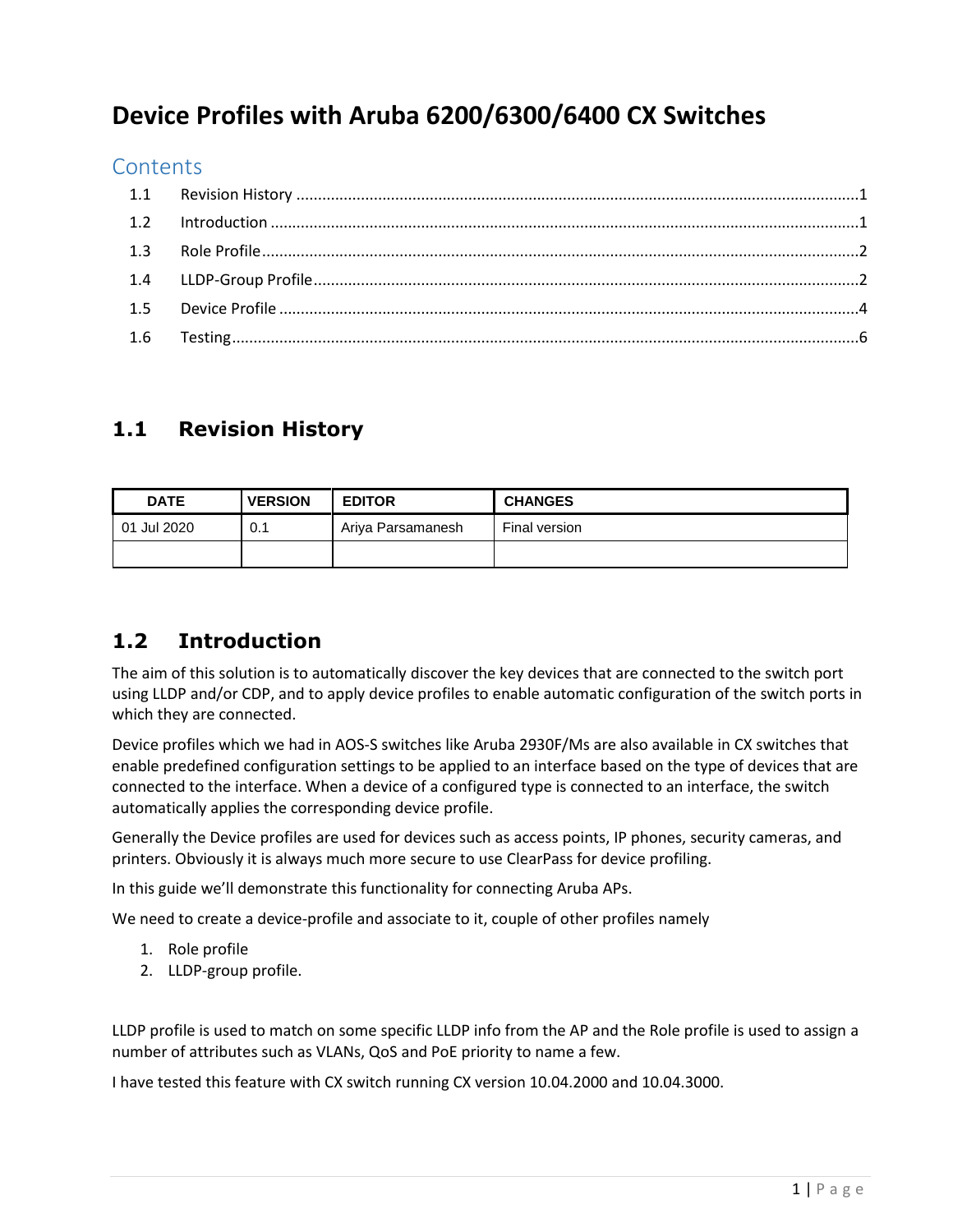# <span id="page-1-0"></span>**1.3 Role Profile**

Here is our role profile in which we want the AP to be on native VLAN of 11 and its various WLANs on VLANs 12 and 13. So the switch port needs to be a trunk port. We'll also assign PoE priority and QoS trust.

```
!
port-access role Lab-IAP-role
    description Aruba IAP
    poe-priority high
    trust-mode dscp
    vlan trunk native 11
    vlan trunk allowed 11-13
!
```
### <span id="page-1-1"></span>**1.4 LLDP-Group Profile**

LLDP group is the main profile that matches on type of device which gets connected to any of the switch ports. The options for your match criterion are

- sys-desc Configure LLDP system description.
- sysname Configure LLDP system name.
- vendor-oui Configure LLDP vendor OUI.

Note that vendor OUI is not a MAC OUI for the most of Aruba APs it is 000b86 and by default LLDP is enabled on all the Instant APs, so you don't need to do anything to enable it.

Sysname is the name of that AP. For example you can configure the APs to have a name that would identify their location, then you could use that as a match criteria.

You can also match on sys-desc which is mainly is the description of the AP model

This is the LLDP neighbour info from AP-515, the chassis-name is the "sysname" and Chassis-Description is sys-desc.

```
6300-1# sh lldp nei de
LLDP Neighbor Information
=========================
Total Neighbor Entries : 0
Total Neighbor Entries Deleted : 6
Total Neighbor Entries Dropped : 0
Total Neighbor Entries Aged-Out : 3
-----------------------------------------------------------------------------
Port : 1/1/1Neighbor Entries : 0
Neighbor Entries Deleted : 6
Neighbor Entries Dropped : 0
Neighbor Entries Aged-Out : 3
Neighbor Chassis-Name : 9c:8c:d8:c9:3e:ae
Neighbor Chassis-Description : ArubaOS (MODEL: 515), Version Aruba IAP
Neighbor Chassis-ID : 9c:8c:d8:c9:3e:ae
Neighbor Management-Address :
Chassis Capabilities Available : Bridge, WLAN
Chassis Capabilities Enabled :
Neighbor Port-ID : 9c:8c:d8:c9:3e:ae
Neighbor Port-Desc : eth0<br>
: eth0
Neighbor Port VLAN ID :
TTL : 120
```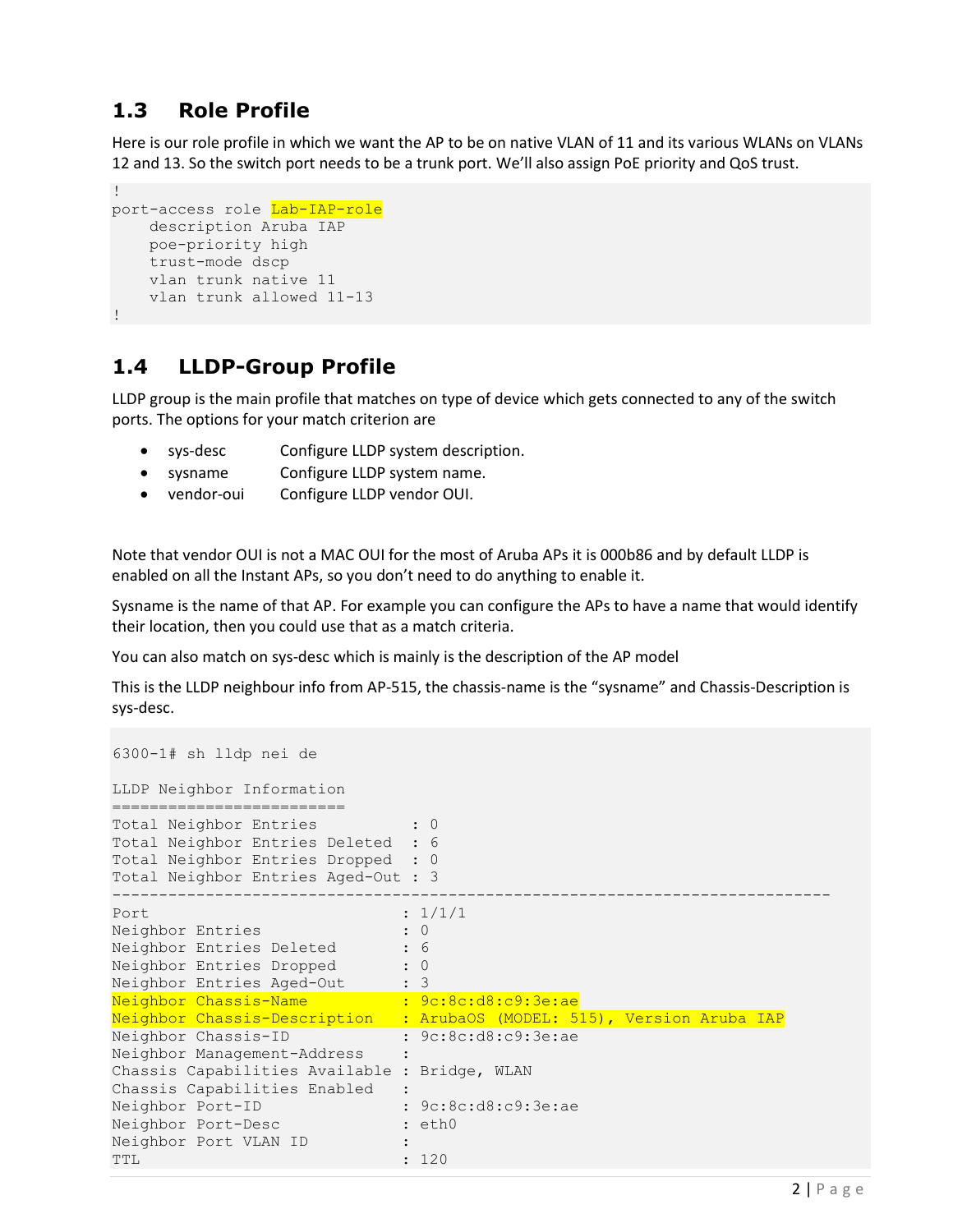```
Neighbor Mac-Phy details
Neighbor Auto-neg Supported : true
Neighbor Auto-Neg Enabled : true
Neighbor Auto-Neg Advertised : 1000 BASE TFD, 1000 BASE T, 100 BASE TXFD, 100
BASE TX, Other
Neighbor MAU type : 1000 BASETFD
6300-1#
```
#### This is the LLDP neighbour info from an old AP-205H

```
6300-1# sh lldp nei det
LLDP Neighbor Information
=========================
Total Neighbor Entries : 1
Total Neighbor Entries Deleted : 4
Total Neighbor Entries Dropped : 0
Total Neighbor Entries Aged-Out : 1
-----------------------------------------------------------------------------
Port : 1/1/1
Neighbor Entries : 1
Neighbor Entries Deleted : 4
Neighbor Entries Dropped : 0
Neighbor Entries Aged-Out : 1
Neighbor Chassis-Name : . . . .
Neighbor Chassis-Description : ArubaOS (MODEL: 205H), Version Aruba AP
Neighbor Chassis-ID : 00:0b:86:fd:c4:0e
Neighbor Management-Address :
Chassis Capabilities Available : Bridge, WLAN
Chassis Capabilities Enabled :
Neighbor Port-ID : 00:0b:86:fd:c4:0e<br>Neighbor Port-Desc : eth0
Neighbor Port-Desc
Neighbor Port VLAN ID :
TTL : 120
```

```
6300-1#
```
And this is from IAP-205

```
6300-1# sh lldp nei de
LLDP Neighbor Information
=========================
Total Neighbor Entries : 1
Total Neighbor Entries Deleted : 5
Total Neighbor Entries Dropped : 0
Total Neighbor Entries Aged-Out : 2
------------------------------------------------------------------------------
Port : 1/1/1Neighbor Entries : 1
Neighbor Entries Deleted : 5
Neighbor Entries Deleted : 5<br>Neighbor Entries Dropped : 0
Neighbor Entries Aged-Out : 2
Neighbor Chassis-Name : ac:a3:1e:c1:bb:0c
Neighbor Chassis-Description : ArubaOS (MODEL: 205), Version Aruba IAP
Neighbor Chassis-ID : ac:a3:1e:c1:bb:0c
Neighbor Management-Address :
Chassis Capabilities Available : Bridge, WLAN
```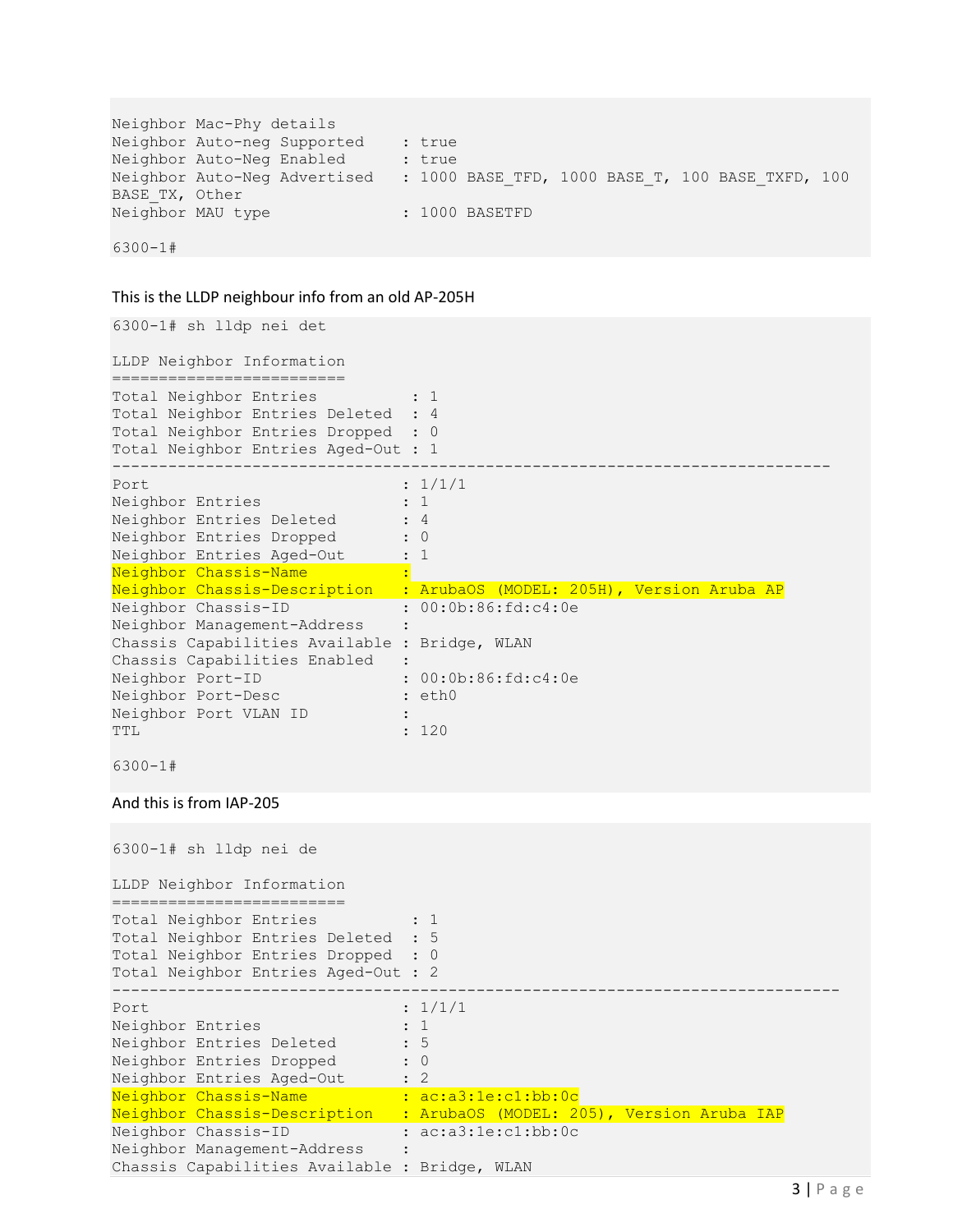```
Chassis Capabilities Enabled :
Neighbor Port-ID : ac:a3:1e:c1:bb:0c
Neighbor Port-Desc : bond0
Neighbor Port VLAN ID :
TTL : 120
Neighbor PoE information : DOT3
Neighbor Power Type : Type 2 PD
Neighbor Power Priority . Unknown
Neighbor Power Source : PSE
PD Requested Power Value : 12.5 W
PSE Allocated Power Value : 12.5 W
Neighbor Power Supported : No
Neighbor Power Enabled : No
Neighbor Power Class : Class4
Neighbor Power Paircontrol : No
PSE Power Pairs : SIGNAL
Neighbor Mac-Phy details
Neighbor Auto-neg Supported : true
Neighbor Auto-Neg Enabled : true
Neighbor Auto-Neg Advertised : 1000 BASE_TFD, 100 BASE_TXFD, 100 BASE_TX, 10 
BASET FD, 10 BASE_T
Neighbor MAU type : 1000 BASETFD
6300-1#
```
So sys-desc becomes handy as a match criteria if you have specific VLAN requirement for certain AP model.

Here are the config snippets for the three criteria types that you can use.

```
!
port-access lldp-group Lab-IAP-group1
    seq 20 match vendor-oui 000b86 
!
port-access lldp-group Lab-IAP-group2
    seq 10 match sysname Lab
!
port-access lldp-group Lab-IAP-group3
 seq 10 match sys-desc 303H
!
```
Note that if you have two match criteria in one LLDP group profile, the operation is OR.

#### <span id="page-3-0"></span>**1.5 Device Profile**

So now that we have configured the LLDP group and Role profiles, we need to associate it with our device profile as shown below.

```
!
port-access lldp-group Lab-IAP-group
    seq 30 match vendor-oui 204c03 
!
port-access role Lab-IAP-role
   description Aruba IAP
    poe-priority high
    trust-mode dscp
    vlan trunk native 11
    vlan trunk allowed 11-13
!
```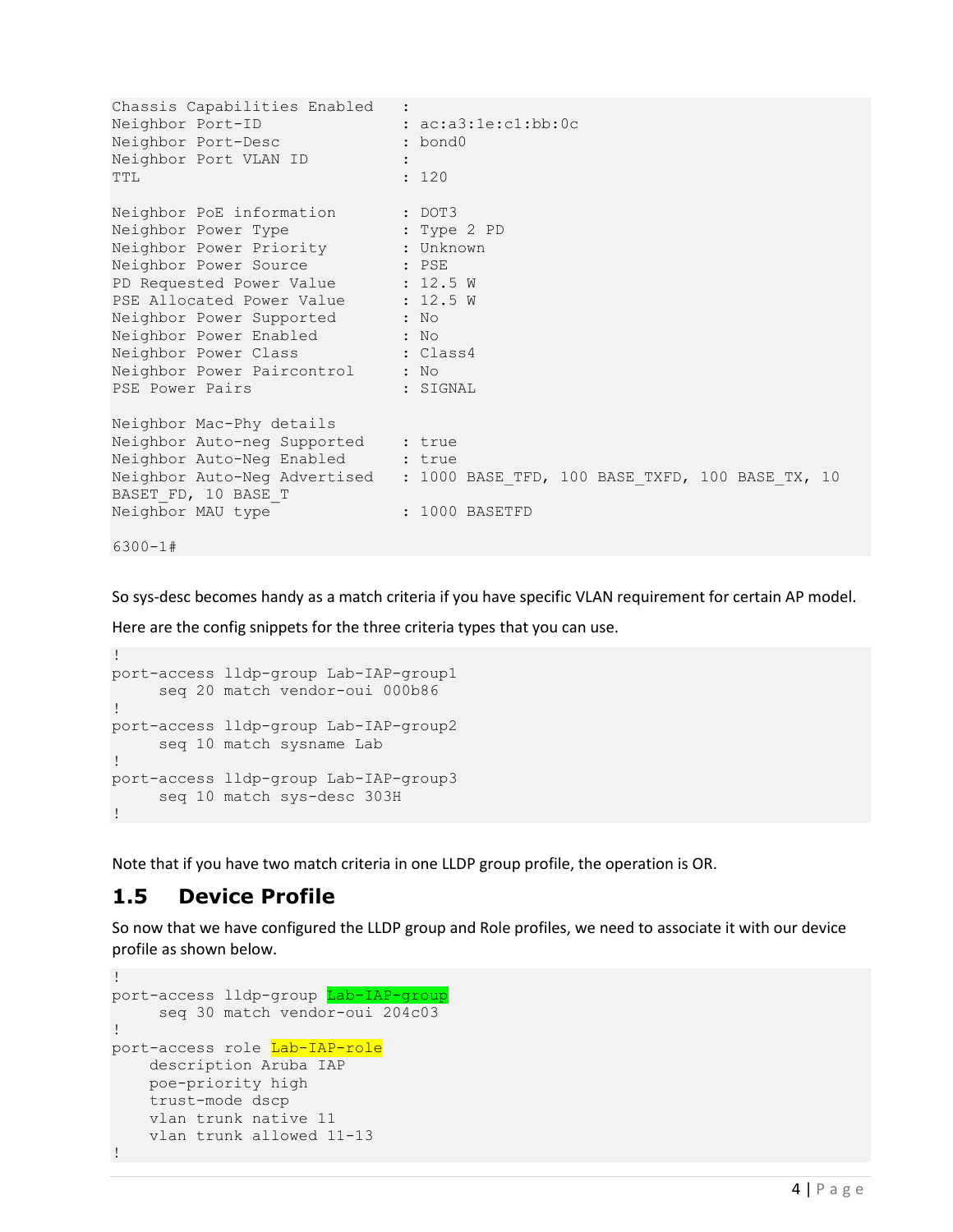```
port-access device-profile Lab-IAP-prof
     enable
    associate role Lab-IAP-role
   associate lldp-group Lab-IAP-group
!
```
And here is the partial running configuration for this switch.

```
6300-1# sh run
Current configuration:
!
!Version ArubaOS-CX FL.10.04.3000
!export-password: default
hostname 6300-1
clock timezone australia/melbourne
aruba-central
    disable
ntp server 216.239.35.12 iburst
ntp enable
ntp vrf mgmt
cli-session
     timeout 0
!
ssh server vrf default
ssh server vrf mgmt
vsf secondary-member 2
vsf member 1
     type jl666a
     link 1 1/1/27-1/1/28
vsf member 2
    type jl666a
     link 1 2/1/27-2/1/28
!
!
vlan 1,11-12
spanning-tree
interface mgmt
     no shutdown
     ip static 192.168.1.23/24
     default-gateway 192.168.1.249
port-access lldp-group Lab-IAP-group
      seq 30 match vendor-oui 204c03 
port-access role Lab-IAP-role
     description Aruba IAP
     poe-priority high
     trust-mode dscp
     vlan trunk native 11
     vlan trunk allowed 11-13
port-access device-profile Lab-IAP-prof
     enable
    associate role Lab-IAP-role
    associate lldp-group Lab-IAP-group
interface 1/1/1
    no shutdown
  no routing
```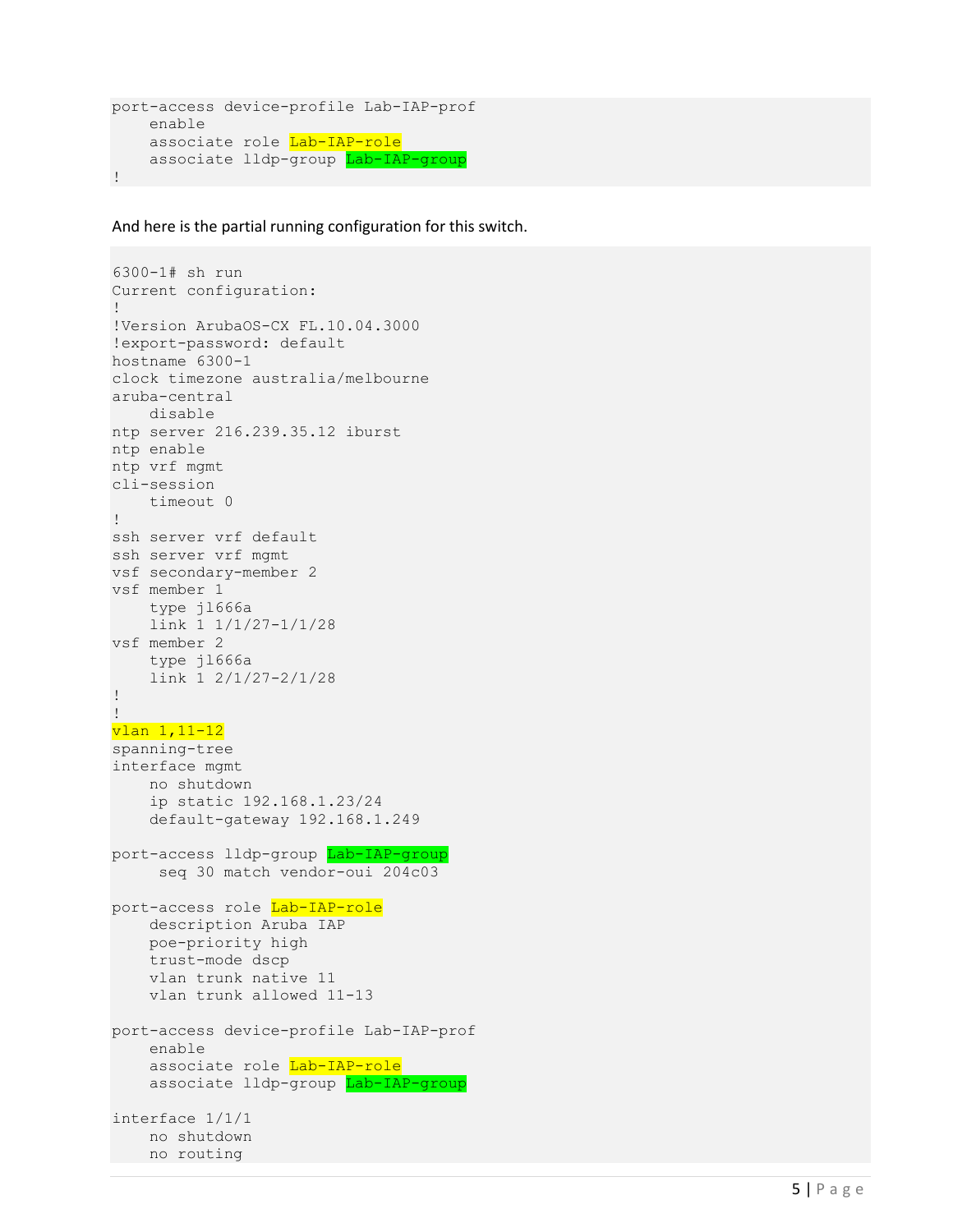```
 vlan access 1
interface 1/1/2
    no shutdown
    no routing
     vlan access 11
<removed the rest of the interface config>
interface 2/1/26
    no shutdown
    no routing
    vlan access 1
interface 2/1/27
    no shutdown
interface 2/1/28
    no shutdown
interface vlan1
    ip dhcp
interface vlan11
    ip address 10.10.11.1/24
interface vlan12
    ip address 10.10.12.1/24
https-server vrf default
https-server vrf mgmt.
!
dhcp-server vrf default
     pool IAP
         range 10.10.11.5 10.10.11.9 prefix-len 24
         dns-server 8.8.8.8
         default-router 10.10.11.1
         lease 00:02:00
         exit
     pool VLAN12
         range 10.10.12.5 10.10.12.9 prefix-len 24
         default-router 10.10.12.1
         dns-server 8.8.8.8
         lease 00:02:00
         exit
    no authoritative
     enable
6300-1#
```
## <span id="page-5-0"></span>**1.6 Testing**

Now we'll connect an AP-303H to port 1/1/1 to test our configuration. First we'll check the status of the interfaces, 1/1/1 and it is up and has the default VLAN

| $6300 - 1#$ sh int b |                |             |      |                |      |                  |  |                 |
|----------------------|----------------|-------------|------|----------------|------|------------------|--|-----------------|
| Port                 | Native<br>VLAN | Mode        | Type | Enabled Status |      | Reason           |  | Speed<br>(Mb/s) |
| 1/1/1                |                | access 1GbT |      | yes            | up   |                  |  | 1000            |
| 1/1/2                | 11             | access 1GbT |      | yes            | down | Waiting for link |  |                 |
| 1/1/3                | $\mathbf{1}$   | access 1GbT |      | yes            | down | Waiting for link |  |                 |
| 1/1/4                |                | access 1GbT |      | yes            | down | Waiting for link |  |                 |

Checking if the device profile is enabled.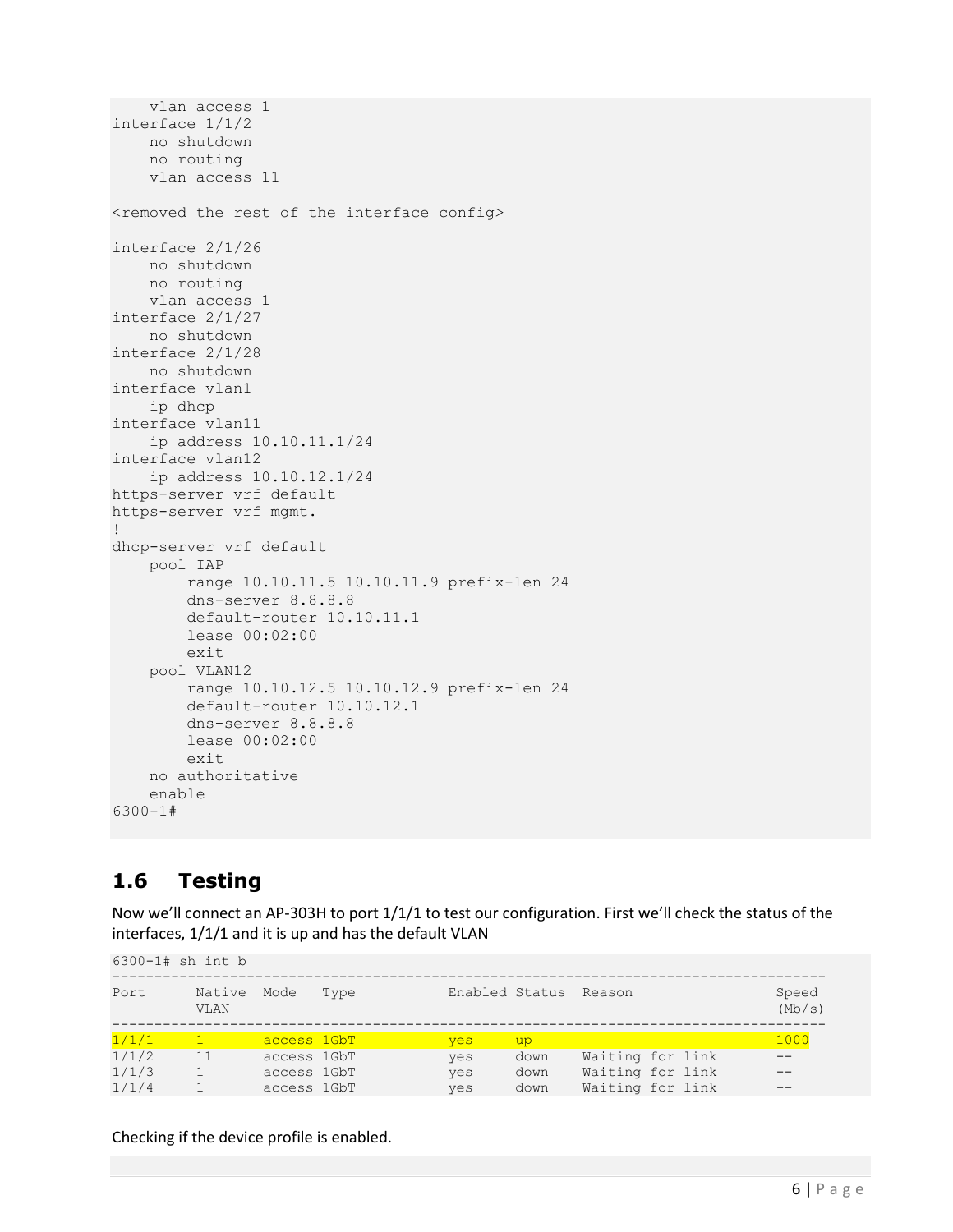6300-1# sh port-access device-profile Profile Name : Lab-IAP-prof

 LLDP Groups : Lab-IAP-group3 Profile Names<br>LLDP Groups :<br>CDP Groups : : Role : Lab-IAP-role State : Enabled 6300-1#

Checking if the IAP has booted up by seeing the LLDP info.

```
6300-1# sh lldp nei
LLDP Neighbor Information
=========================
Total Neighbor Entries : 1
Total Neighbor Entries Deleted : 10
Total Neighbor Entries Dropped : 0
Total Neighbor Entries Aged-Out : 5
LOCAL-PORT CHASSIS-ID PORT-ID PORT-DESC TTL SYS-NAME
-----------------------------------------------------------------------------------------
1/1/1 20:4c:03:23:a7:c0 20:4c:03:23:... eth0 120 Lab-IAP1
```
6300-1#

And now checking if the device profile is "applied"

```
6300-1# sh port-access device-profile interface all
  Port 1/1/1, Neighbor-Mac 20:4c:03:23:a7:c0
 Profile Name: : Lab-IAP-prof
LLDP Group: : Lab-IAP-group3
 CDP Group: :
  Role: : Lab-IAP-role
   State: : : : : : : application-failed
   Failure Reason: :
6300-1#
```
Note the state. The reason for it is that in the Role profile we have allowed VLANs 11-13 but VLAN 13 is not configured. Now we'll configure it and test again.

```
6300-1# conf t
6300-1(config)# vlan 13
6300-1(config-vlan-13)# ^Z
```
6300-1#

As soon as we do that, we'll again check the status of the device profile

```
6300-1# sh port-access device-profile interface all
  Port 1/1/1, Neighbor-Mac 20:4c:03:23:a7:c0
Profile Name: : Lab-IAP-prof
LLDP Group: : Lab-IAP-group3
 CDP Group: :
  Role: : Lab-IAP-role
  State: : : : : : : applied
```